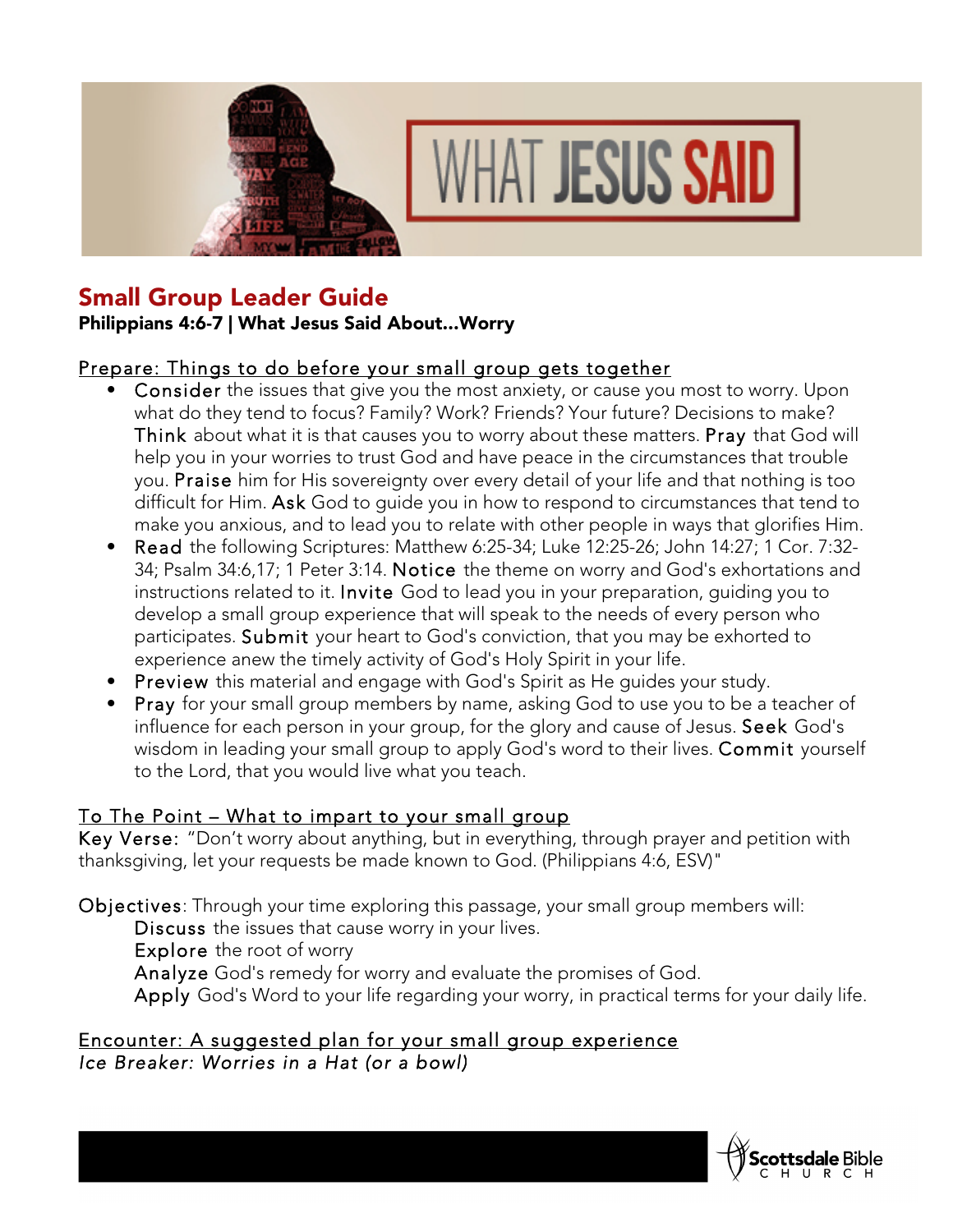# Prepare

Provide a square of paper for each person in the group (and writing supplies if needed).

### Say

Each person writes a single word on their paper to describe a worry in their life. One word.

# **Direct**

- After each person has written their word, collect all the papers in a hat (or bowl), and mix up the contents.
- Pass the container around the group, instructing each person to take a piece of paper and read it. If a person gets his or her own scrap, exchange it for another.

# Say

Now, try to describe what you think this worry on your paper means, in your own words and understanding.

*Allow participants to respond.*

# Ask

Why do you think we have worries that are common? *Allow participants to respond.*

# Say

As we continue to explore deeper in Pastor Jamie's series, "What Jesus said," we hone in on this issue of worry. As we do this, we are looking at a particular Scripture in Philippians that gives us a command for our worries, an alternative to our worries, and a promise we can expect when we follow God's way.

# Open in prayer for your time together.

# The Command (Philippians 4:6a)

The command is simple, "Do not be anxious about anything." What is anxiety? *Anxiety is a feeling of stress that causes you to be uneasy, frustrated, angry, or worried. It is described as an inner turmoil that results in nervous behavior. It's considered a disorder because it is an unhealthy departure from a normal state of being.*

Even though our "ice breaker" addressed some of these issues, what are some specific things in your life that you worry about?

*Allow the group to respond.*

Why do you think we worry about these and other things?

*Allow the group to respond. Help participants understand that worry is at its root a doubt in God. It can be a doubt in God's goodness, His justice, His provision, or even His love.*

# How can worry be a form of idolatry?

*Worry can be a form of idolatry because whatever is the object of worry is the thing taking attention or worship off of God. This "thing" has become bigger than God in our minds.*

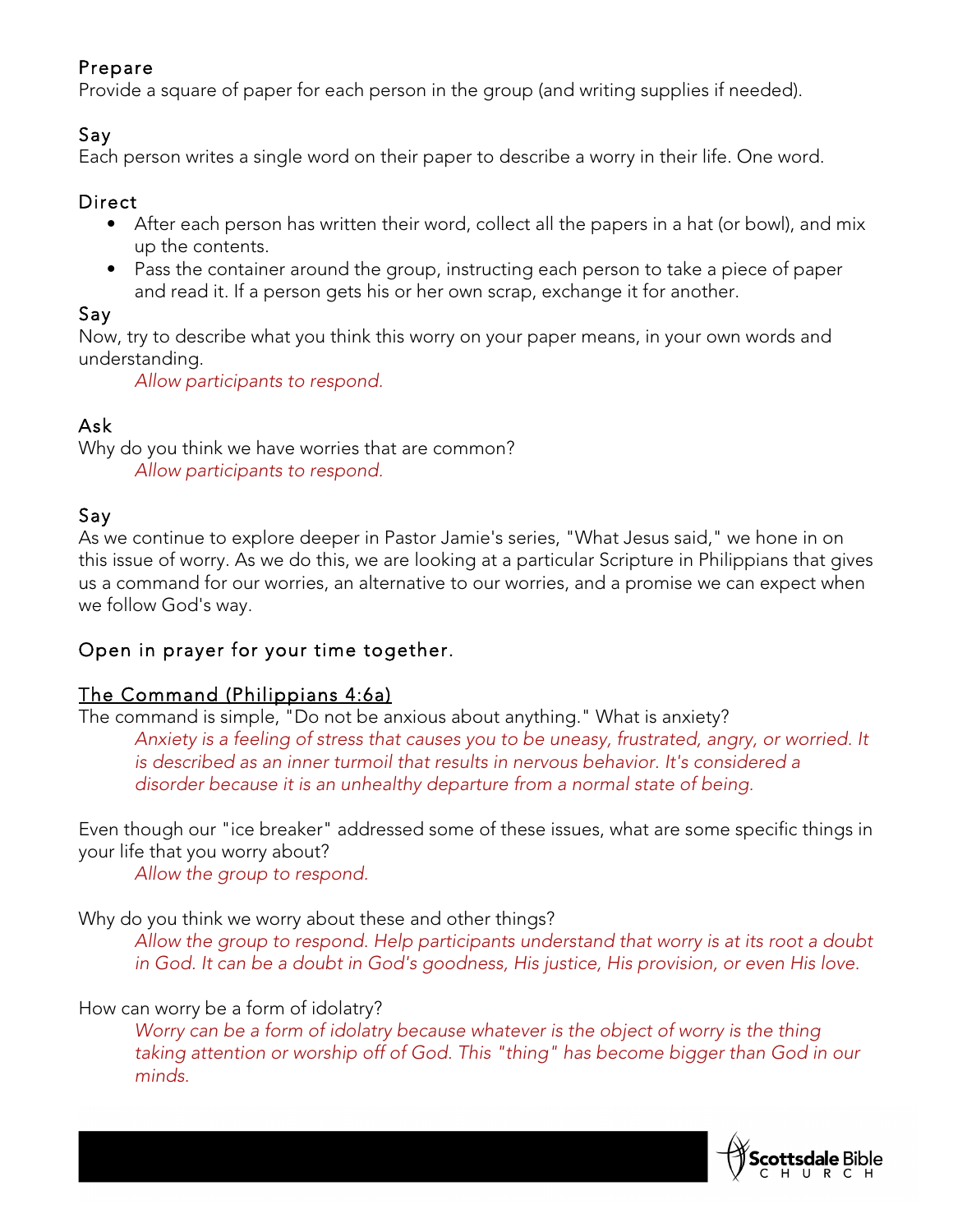Do you agree or disagree with the first statement, "The command is simple, 'Do not be anxious about anything.'" Why or why not?

*Allow the group to respond. People may be inclined to agree that the command is simple in its premise, but difficult in its execution. Perhaps because there are so many things in life that we can be worried about, it is difficult to not worry about any of them.*

Read the last part of verse 5. What does it tell you about why you must not worry about anything, and what difference does this detail make in your efforts to not worry?

*The Lord is at hand. The command to not worry is given in the context of the promise of the nearness of God through the indwelling presence of God's Holy Spirit in the life of believers.*

# The Alternative (Philippians 4:6b)

What does this verse prescribe as the alternative to your worry? *The simple prescription to avoid worry is to take everything as a request to God.*

By what means does this verse state your requests about everything should be made known to God? What does this mean to you?

*The means for making your requests about everything is by prayer and supplications with thanksgiving. Prayer is the communication expressed by being in relationship with God, and supplication is the part of prayer where requests are made to God. The key description included in this instruction is "with thanksgiving."*

How is it possible to make these prayers and requests with thanksgiving? What is the mindset that makes thanksgiving like this possible?

*Allow participants to respond. Answers may include:*

- *Thanksgiving requires believing the right things about God that He is good. That He loves you. That He is at hand. That He is generous. That He is sovereign.*
- *Thanksgiving requires believing the right things about yourself that you are God's child. That you are accepted and approved. That you don't face your situations on your own.*
- *Thanksgiving requires believing the right things about your situation that it didn't happen on accident or by coincidence. That God intends to glorify Himself through it. That God is working all things together for His good.*

How does your circumstance look different when you face it with worry compared to facing it as God prescribes here?

*Allow the group to respond. Highlight that the worry response is a faithless response, where God's prescription is only possible with faith.*

# The Promise (Philippians 4:7)

What is the promise of verse 7 linked with verse 6's prescription? What does it mean to you? *The promise is literally, "And the peace of God ,which surpasses all understanding, will guard your hearts and your minds in Christ Jesus." God promises that when you pray with thanksgiving, God will provide you supernatural peace that guards your heart and* 

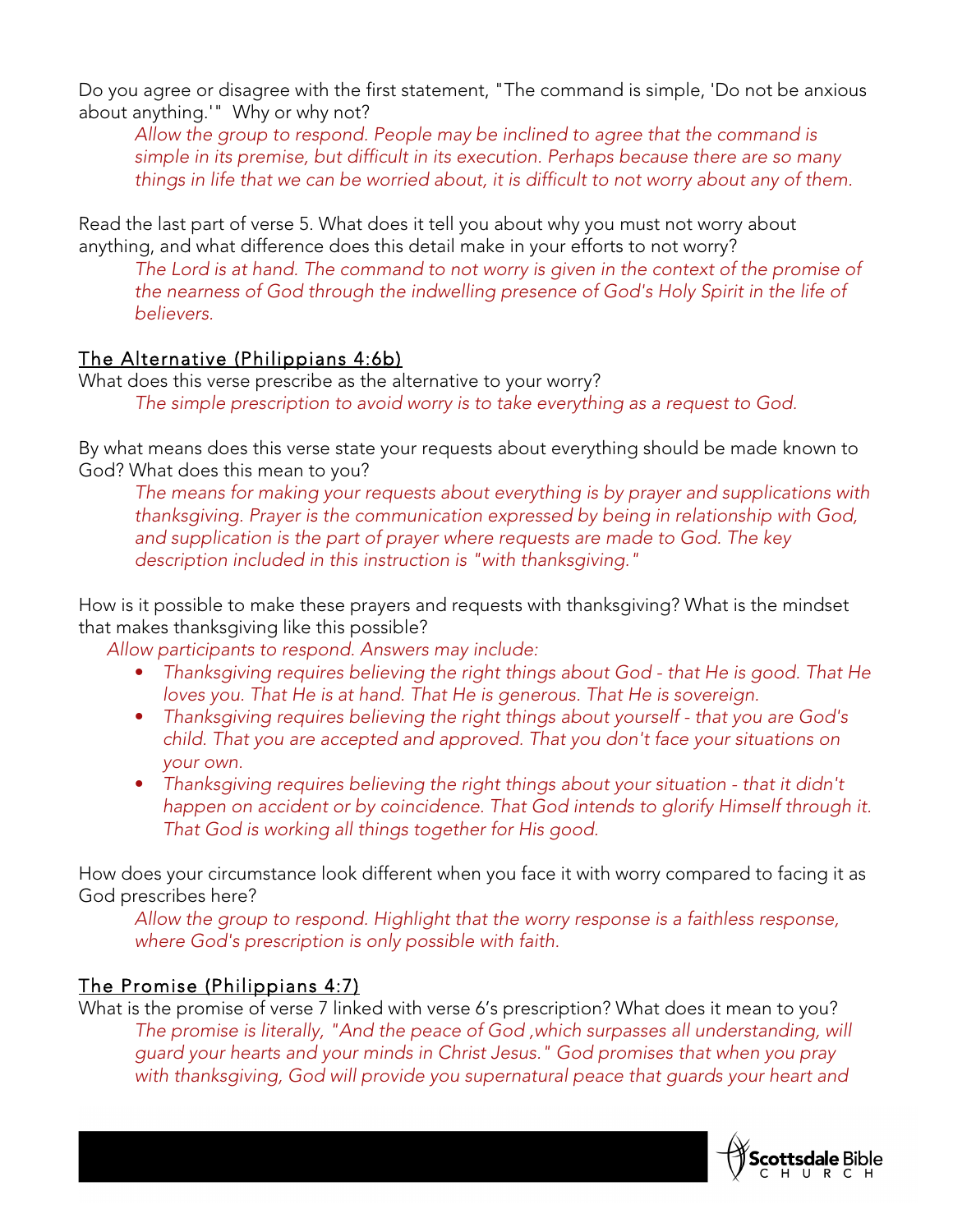*mind. When you talk with God with faith expressed as gratitude (in the truth of who He is, the truth of who you are, and the truth of your circumstances), God affirms the reality that you are at peace with Him, through Jesus - He has reconciled you to the Father, and your heart and mind are secure in Him.*

What may or may not be obvious in this promise is the lack of a promise that God will give you a quick or easy resolution to the trouble that would otherwise be worrisome. How do you feel about that and why?

*Allow the participants to respond.*

How is peace with God a better promise than the promise to a resolution to your worrisome situations?

*Peace with God gives you perspective to face your life's troubles. Peace with God also causes changes your perspective on things that may have before been worrisome no longer are. Peace with God that guards your heart and mind facilitates a state of being where you no longer conform to the world, but become transformed by a renewing of your mind.*

So what does it look like in real, practical ways this next week to put this prescription in to practice and experience the promise of peace with God?

*Allow participants to respond.*

#### Jesus in Focus

Where in this study do you see Jesus: Christ-like practices, examples, principles? *Among the many acceptable answers:*

- *Jesus exhorts us not to worry about anything.*
- *Jesus is the peace-bringer.*
- *Jesus pointed to the constant promise of the Holy Spirit, who by your abiding in Christ bears the fruit in you of love. Love hopes in all things, believes in all things, and expects all things. This is the opposite of worry because it is the faith-born expression of full confidence in God.*

What are some other Scriptures that come to mind or are relevant to this chapter's themes, teachings, or emphases?

*Among the many acceptable possibilities:*

- *Matthew 6:25-34*
- *Luke 12:25-26*
- *John 14:27*
- *1 Corinthians 7:32-34*
- *Psalm 34:6, 17*
- *Psalm 36:1*
- *1 Peter 3:4*

What is one "take-away" for you from this chapter? *Allow the group participants to respond.*